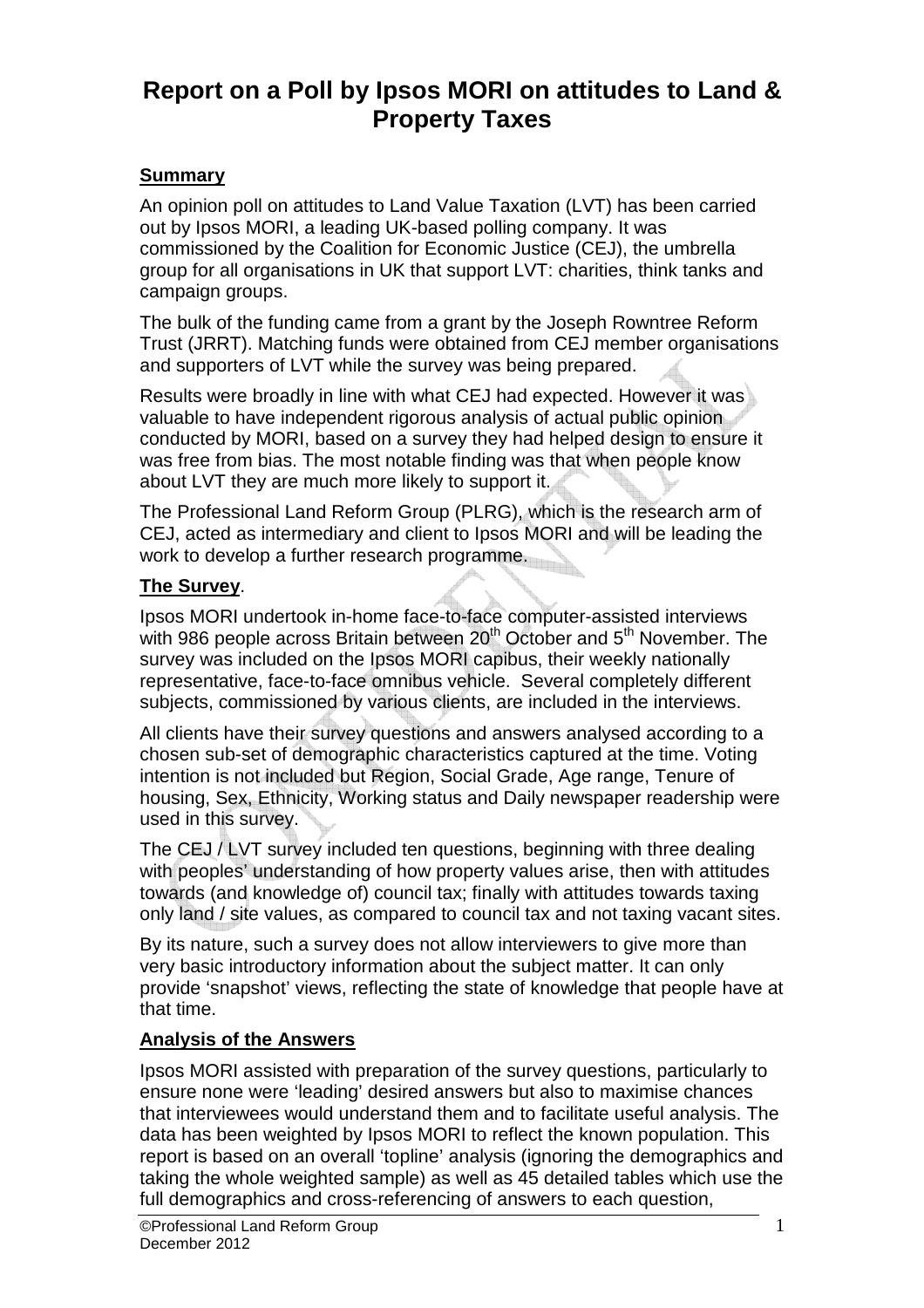supplied to PLRG on  $8<sup>th</sup>$  Nov. These tables highlight those figures which have statistical significance: i.e. show significant variances from the national mean.

**The textual analysis that follows has been signed off by Ipsos MORI and cannot be amended without their approval. Ipsos MORI also require, as part of their contract, that no public statement purporting to say what the results of the survey show can be put out without their approval. This is to protect their reputation as responsible pollsters. However CEJ 'client' organisation(s) may use the results internally and among themselves without reference to Ipsos MORI. Any publication should also acknowledge the financial support from JJRT – and give the full name of that Trust.** 

Each section of the analysis deals with a single survey question (or group of questions), gives a 'topline' statement of what it shows the whole population thinks, then refines this by pointing out some of the demographic variances from this overall view. In the concluding section suggestions are made as to what might be done to follow up this survey, by way of further research, publicity, education or campaigning.

#### **What affects property prices most: the property itself or the area it is in? (Q1)**

About half those interviewed said the location of a property has more impact on its value than the property itself (e.g. size and condition). However a third did not see the distinction and answered "both equally" without prompting and about one in ten thought that the property itself has more impact than the location.

It is older people of working age (45-64), those in part-time work and those from the AB (top) social grades, who were more likely to say location has most affect. .

#### **Impact of transport improvements on property values. (Qs 2&3)**

About half those interviewed expected transport investment to result in property values rising. By a factor of about three to one, they would expect a new tube station or bypass to a town to result in rising prices in "the local area", rather than falling prices. However three in ten people don't think these investments would make a difference to property prices.

Those aged 25-44 and those in social grades ABC1 and reading broadsheet or mid-market newspapers, or living in London, were more likely to think building a tube or rail station will raise property prices perhaps because they are peak hour commuters. Those in social grade DE were less likely to think new tube or rail stations will increase local property prices, as were those from the Midlands.

Those who also thought that a tax based on land values is fairer than a tax on the property were, perhaps not surprisingly, more likely to say that property prices are affected by transport investment. It did not seem to matter whether or not such people had previously heard of LVT, which might indicate an opening for focusing education and campaigning about LVT on ABC1 broadsheet readers who live in – or commute to - London.

Similar results are evident with the question on a bypass being built. However age seemed not to matter as much as social grade: there was a particularly marked difference in attitude between AB and C2DE, with the proportion of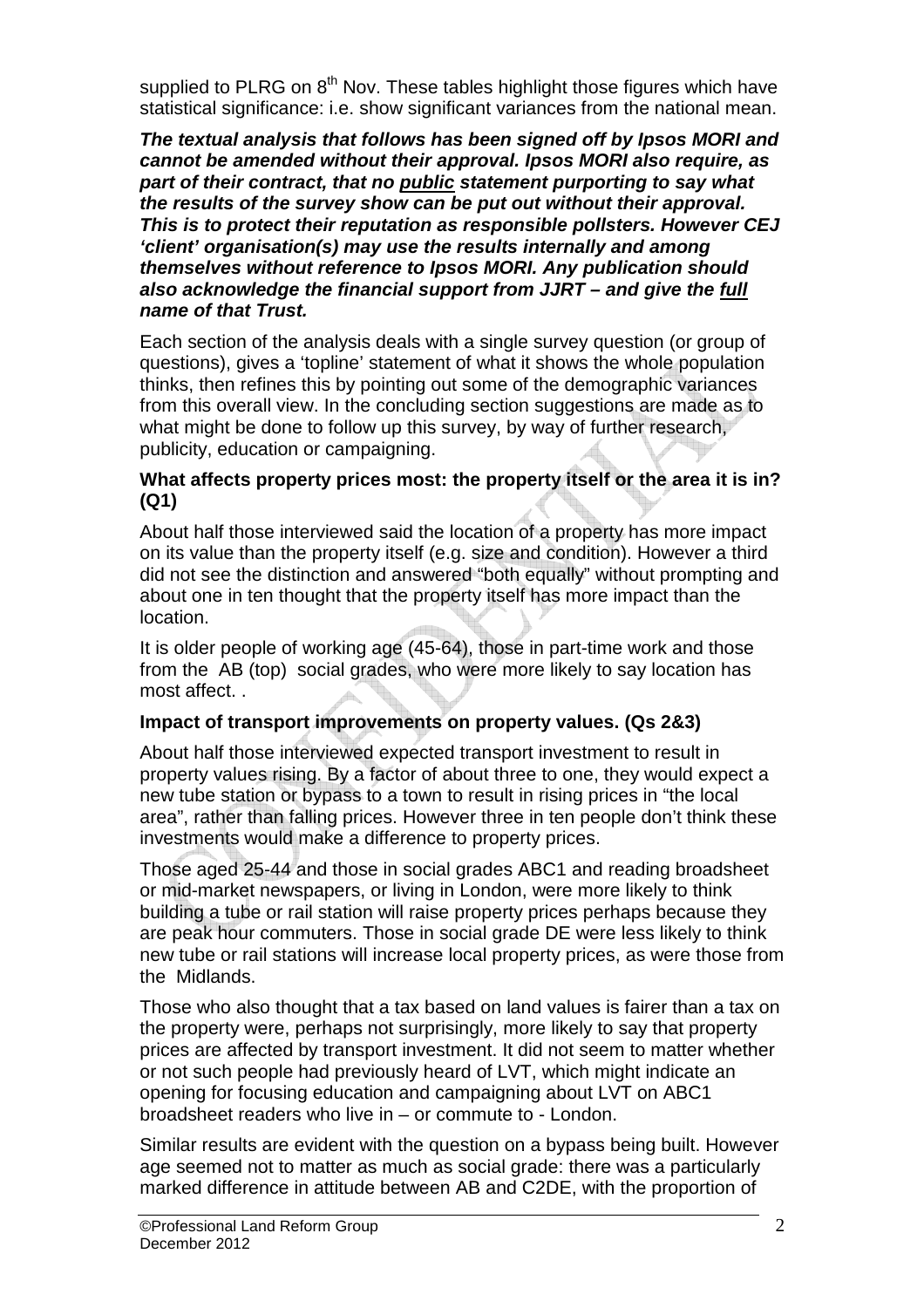the former who understood the link almost twice that of the latter. It is people in the South, more than in London, who noticed the effect. Also those in social rented accommodation seemed less likely to notice it. This could be because their rents are not affected by it in the way that market rents and prices are, or because they are less likely to live in areas affected by a bypass.

#### **Should property tax rise if property values rise as result of transport improvements? (Q4)**

Despite there being quite a good understanding of the link between transport investment and property prices, there was a clear general view that it is not fair to link this to property tax. Around a quarter agreed that taxes on a property should increase if the value of the property increases due to improved transport while just under half disagreed. Although only about a quarter of those interviewed expressed strong views either way, those who said they strongly disagree with making owners pay more tax to reflect the increased value of their property arising from transport investment outnumbered those who strongly agree by more than five to one.

Those who agree were more likely to come from social grade ABC1and those who read broadsheet newspapers. Those who disagree were more likely to live in the Midlands, think LVT is unfair or have heard little or nothing of it before. However, confusingly they also seemed to think that a tax based on land value alone is fairer than a tax based on the whole property value.

## **Which is fairer: tax on whole property or tax on just land value? (Q5)**

Nearly half those interviewed thought that a tax based on the value of the whole property is fairer than one based on the value of the land alone. Only about one in six said the opposite and a similar number didn't think there is any difference in fairness. About one in seven said neither kind of property tax is  $\tilde{\mathsf{fair}}^1$ .

Higher social grades were more likely to think a tax based on property value is fairer, as were those who own their home. There is correlation between those who preferred land value tax to property tax and those who thought LVT is fair. LVT was also seen as fairer by those who had heard of it before.

## **How much do you know about how your council tax is calculated? (Q6)**

About two thirds of those interviewed said they know little or nothing about how their council tax is calculated. Only about one in 25 said they know "a great deal".

Those who know about their council tax were more likely to live in London, or own their home outright, be of pensionable age or come from social grade AB. They were also likely to claim some knowledge of LVT. Those least likely to know about council tax were social renters, or from Scotland, or were BMEs.

## **How fair is council tax? (Q7)**

Less than one in five expressed strong views about council tax either way and only around half thought it "somewhat" or "very" unfair. All responses to this question may reflect the fact that it has been held steady for several years.

People in higher social grades were more likely to think council tax is fair, whereas those in the lower grades tended to think the opposite. Homeowners

 $\overline{a}$  $1$  They might have said the same of any kind of tax. The survey deliberately did not ask how people regarded other kinds of tax, in absolute terms or relative to property taxes.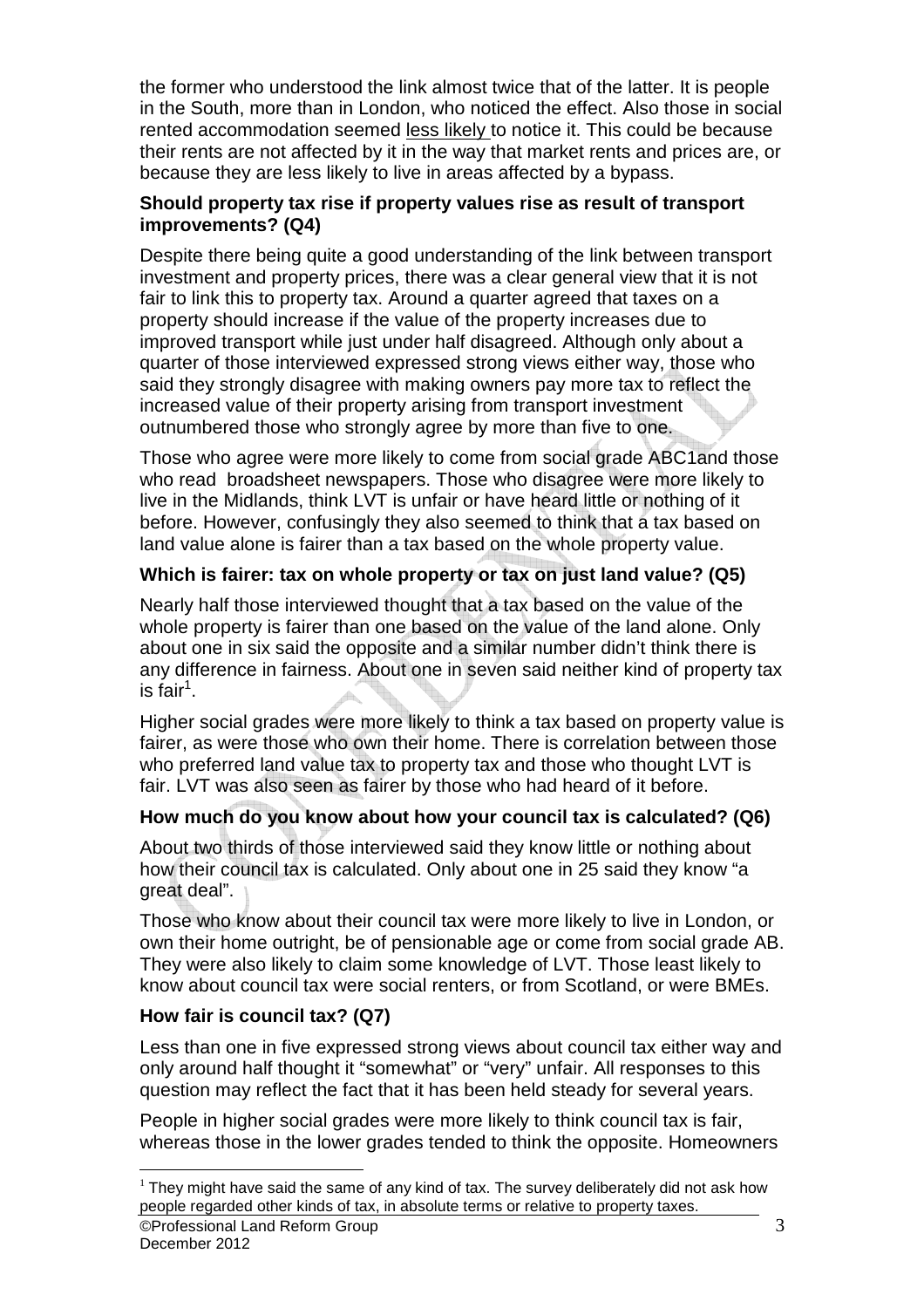were more likely than renters to think it is fair, social renters were most likely to think it is "very unfair". Those who said they had heard of LVT were more likely to think council tax is "somewhat fair" than those who hadn't.

## **What, if anything, did you know about LVT before now? (Q8)**

Well over half those interviewed said they had not heard "about a site or land value tax" at all before. Only one in eight admitted to having heard "a fair amount" or more.

Age, housing tenure and social grade appear to make little difference to peoples' awareness of LVT. Londoners are much more likely to claim at least "a fair amount" or indeed any knowledge of it, which may be the result of the courses that have been held almost exclusively in London, by the School of Economic Science and Henry George Foundation, for a long time. Mid-market newspaper readership and being non-white also, strangely, seem to correlate with knowledge of LVT.

In terms of how knowledge of LVT correlates with other views expressed in this survey, as one would expect those who had heard of it were more likely than average to think it is fairer than a tax based on the property. However, even among those who have heard of LVT more thought a tax based on the value of the property is fairer than a tax based on just the land.

# **How fair is LVT? (Q9)**

Three quarters of all those interviewed expressed no strong views on whether "a tax based on land or site value alone" is fair or unfair "as a way of collecting tax on property", although around six in ten said it was somewhat or very unfair. Note that the option of using LVT to reduce or replace other taxes was not included in this survey. Of those who did express a strong view, those saying it is unfair outnumbered those saying it is fair by a factor or seven and numbered about a fifth of those interviewed.

It is significant that younger working age people (25-44) were more likely than those aged 65+ to think LVT is fair. Those of pensionable age were more likely to think it is unfair, as were those who own their home outright or were not working. However none of these variances are very marked. There seems to be little correlation with sex, social grade or region.

Perhaps the most significant finding of the whole survey is that there is a very strong correlation between (claimed) knowledge of LVT and support for it. Among those who say they already knew "a great deal" or "a fair amount" about it, three out of five think it is fair. Among those who say they had heard "not very much" or nothing about it, there is a two to one majority saying it is unfair. It does therefore appear that there is a very significant potential for changing peoples' views on LVT by simply telling them about it.

# **How fair is a Vacant Land Tax? (Q10)**

There was a strong view that taxing vacant land is unfair. If anything, those interviewed were more against a Vacant Land Tax than a Land Value Tax. Almost a third more said it was "very unfair" than said LVT was "very unfair". This may have been because the question was posed in the context of only domestic / residential property taxes and/or because people thought "vacant" meant "open space" rather than "derelict".

Opposition was stronger among pensioners, those not working and outright home-owners, those who had already expressed opposition to LVT and those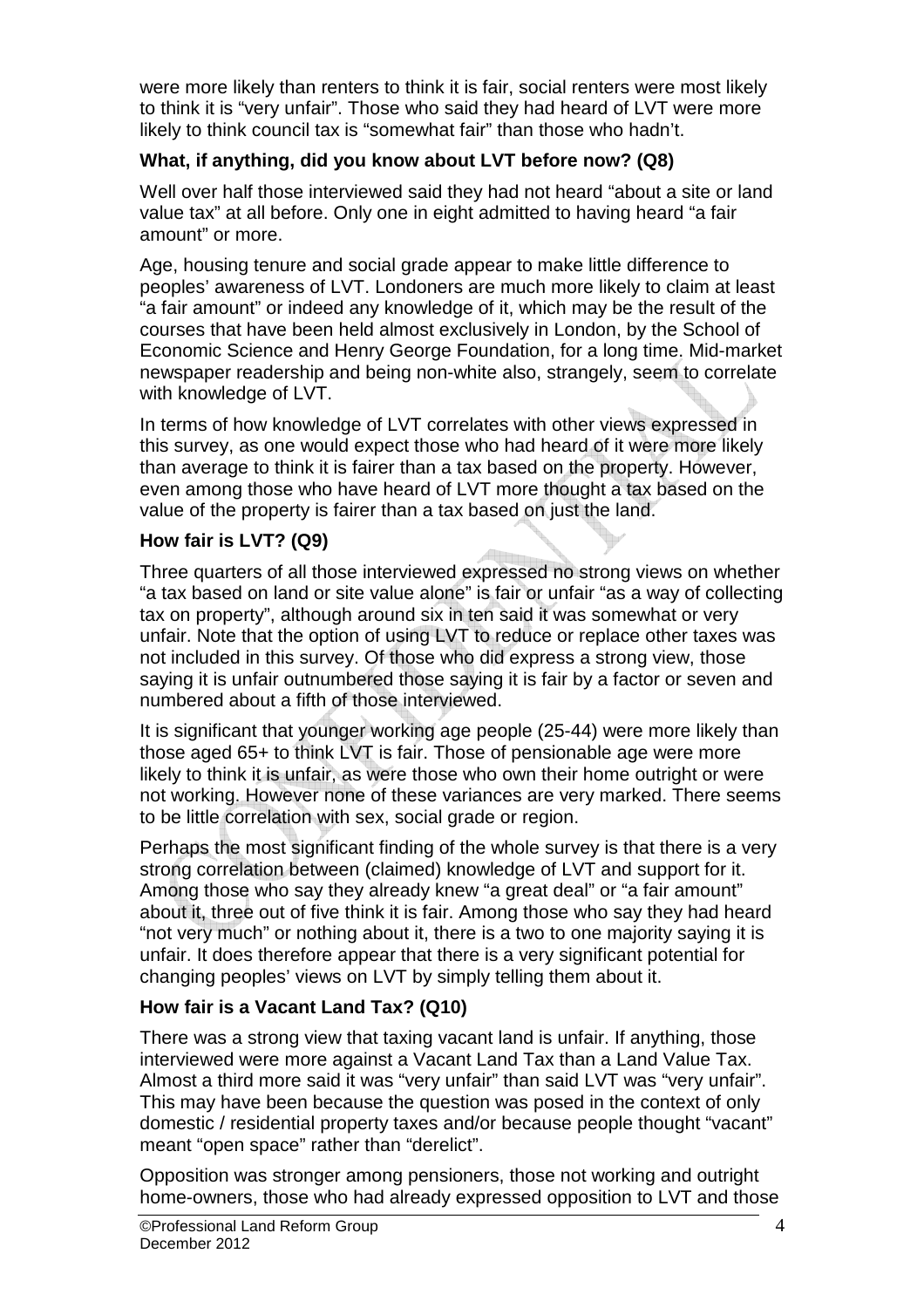who had never heard of it. Those who said they knew about LVT were more likely to think VLT is fair as were those who thought LVT is fair.

#### **Main Findings**

- 1. There is considerable scope for educating the public about how land and property values arise. Although about half the population may instinctively understand the distinction between 'location' and 'building' value, a large minority have no understanding and the implications for tax policy 'fairness' or wider economic and social issues – such as the link between transport investment and access to jobs and affordable housing - are very largely not appreciated.
- 2. There is strong and understandable resistance to these recurring (as opposed to transactional) property taxes, particularly LVT, from older people and those owning their home outright. There also seems to be a corresponding - but much less strong – appreciation on the part of those who are the backbone of the workforce that reform of property tax might be in their interest.
- 3. Opposition to council tax is fairly high (if not strongly held), although among lower social grades and renters it is significant. There is little understanding of how council tax is calculated, so it might take considerable effort to explain why it is unfair. However in explaining how council tax is calculated there is a good chance that opposition to it – and support for LVT – might be engendered.
- 4. There is very little awareness, let alone knowledge, of LVT. It is striking that any awareness of LVT seems to lead to support for it and also goes with better understanding of how land and property values arise. It might therefore take little depth – but considerable breadth – of public education to achieve a significant shift in attitudes towards reform of property taxes.
- 5. The survey tells us very little about possible attitudes to reform of business rates, because it was addressed to householders. It also tells us nothing about 'Tax Shifting' more generally, removing taxes from jobs, earnings, enterprise and replacing with taxes on land values and other forms of 'economic rent'. A further public opinion poll would not be appropriate (except to establish a trend) until there is a better public understanding of land economics.
- 6. The results of this survey represent a good base upon which further research, education and campaigning can build. However the subject of property taxation is not easy to explore using normal survey methods, because it is somewhat complex.

## **Recommendations**

A. This report should be widely read among CEJ member organisations that contributed to the project and used to develop further research, education and campaigning projects with minimum delay. No part of it should not be made publicly available in isolation from information about the nature - and experience in use - of forms of land value capture, nor without property tax reform being set in the context of the wider "Tax Shifting" that CEJ proposes.